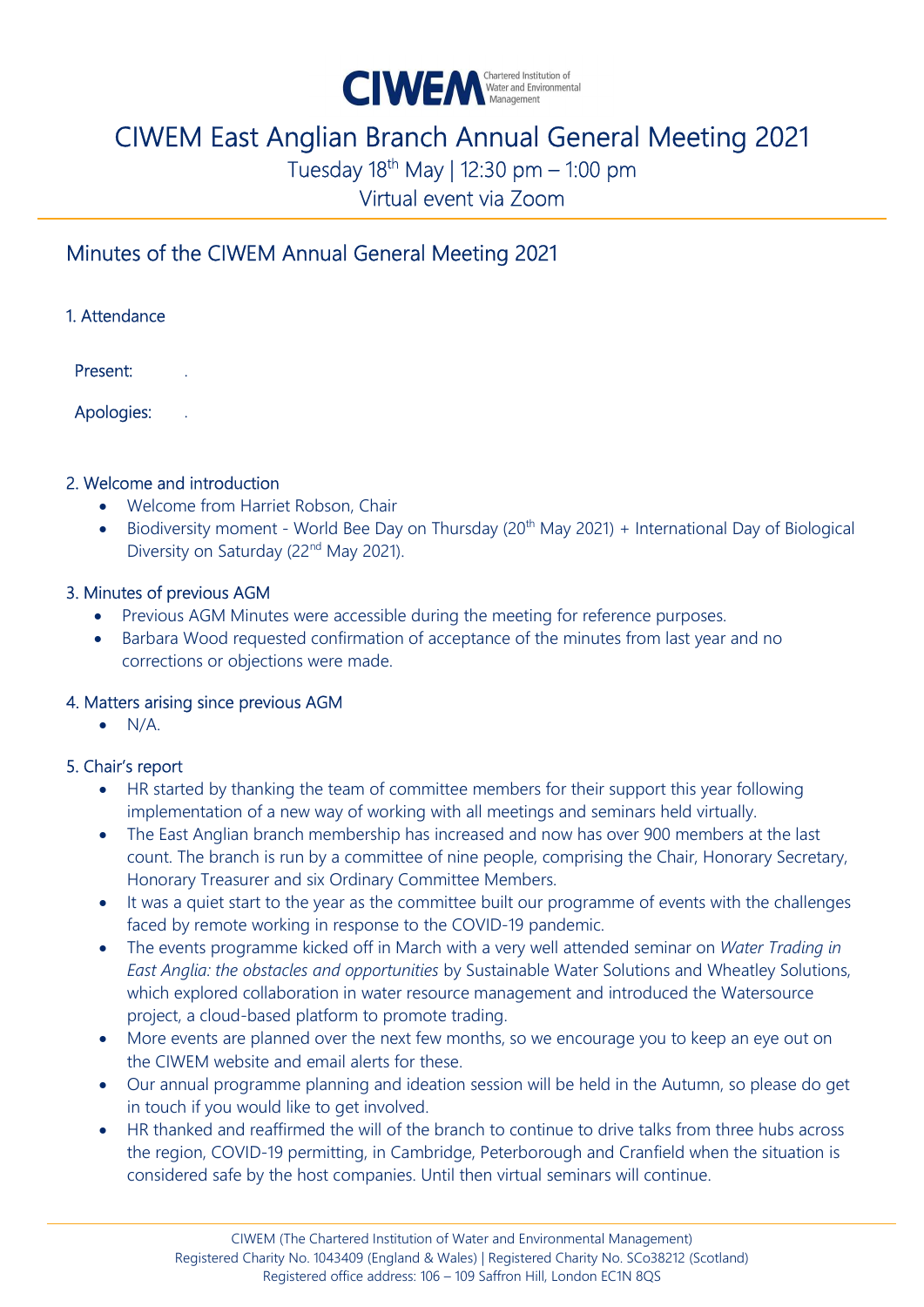

## CIWEM East Anglian Branch Annual General Meeting 2021 Tuesday  $18^{th}$  May | 12:30 pm – 1:00 pm

Virtual event via Zoom

#### 7. Treasurer's report

- Matthew Rickard provided a summary of the accounts for January to December 2020.
- Prior to the COVID-19 pandemic, the branch was very fortunate and grateful to Atkins, Mott MacDonald and Northumbrian Water for hosting branch events at their offices in Peterborough, Cambridge and Chelmsford, respectively. The benefit in kind that they have provided with the use of these hubs are vital in aiding us to provide workshops and seminars across the region, and to have somewhere to physically connect with our members in this area. Hopefully we will be able to physically connect with our members again soon.
- Opening balance as of the 1<sup>st</sup> January 2020 was £8,429. The total expenditure in 2020 was £206, which comprised refreshments for the 2019 AGM and the Routes to Membership event, as well as travel expenses for a seminar presenter. Leaving a closing balance on 31<sup>st</sup> December 2020 of £8,223.
- Compared to 2019, the net spend in 2020 was £160 more. In 2019 the main expenses were refreshments for the 2019 AGM of £45.60.
- 2020 Expenditure consisted of beverages for 2019 AGM of £42, refreshments for Routes to Membership event of £112 and Travel for a seminar presenter of £53. Budgeted £500 income from delegates for a fund-raising event in 2020. However, due to the restrictions put in place in relation to COVID-19 it has not been possible to hold an event of this type. Hopefully it will be possible to organise a fund-raising event during 2021/22.
- Budgeted spend at end of August 2021 is £0, with an actual expenditure of £0 to date. Budgeted income to end of April 2020 is £0 with actual income to date of £0. Due to the restrictions put in place for COVID-19, it has not been possible to hold any events in person, and are thus making use of CIWEM HQ's zoom account which has proved an invaluable communication platform this year.
- As you are aware, we are a charitable organisation and thus I would like to ask, that if you, your organisation or any organisation you know of would like to become a sponsor, we would truly appreciate the support, particularly through these challenging times of remote working.

#### 8. Report on CIWEM HQ activities

- BW thanked the committee and congratulated on the increase in members last year. The CIWEM membership team has been very busy in general last year.
- A new mentorship platform has been developed and will be rolled out shortly, with a new membership engagement lead, Chloe Goode.
- The Learning + Development team is busy running online courses. Environment magazine has continued publications throughout and the Water Environment Journal is now available digitally.
- Most CIWEM Awards continued last year, principally the Junior Water Prize, the Margetts Bursary and Young Environmentalist of the Year. EPOTY wasn't run but will be in 2021.
- There are numerous branch events planned over the next few months around topics such as nature based solutions, environmental land management, as well as the Flood + Coast Virtual Conference 2021 (June/ July) and Climate + Ecological Emergency Declaration events to come later this year with the run-up to COP26.

#### 9. Election of officers

Harriet Robson to continue as Chair with a unanimous Yes vote.